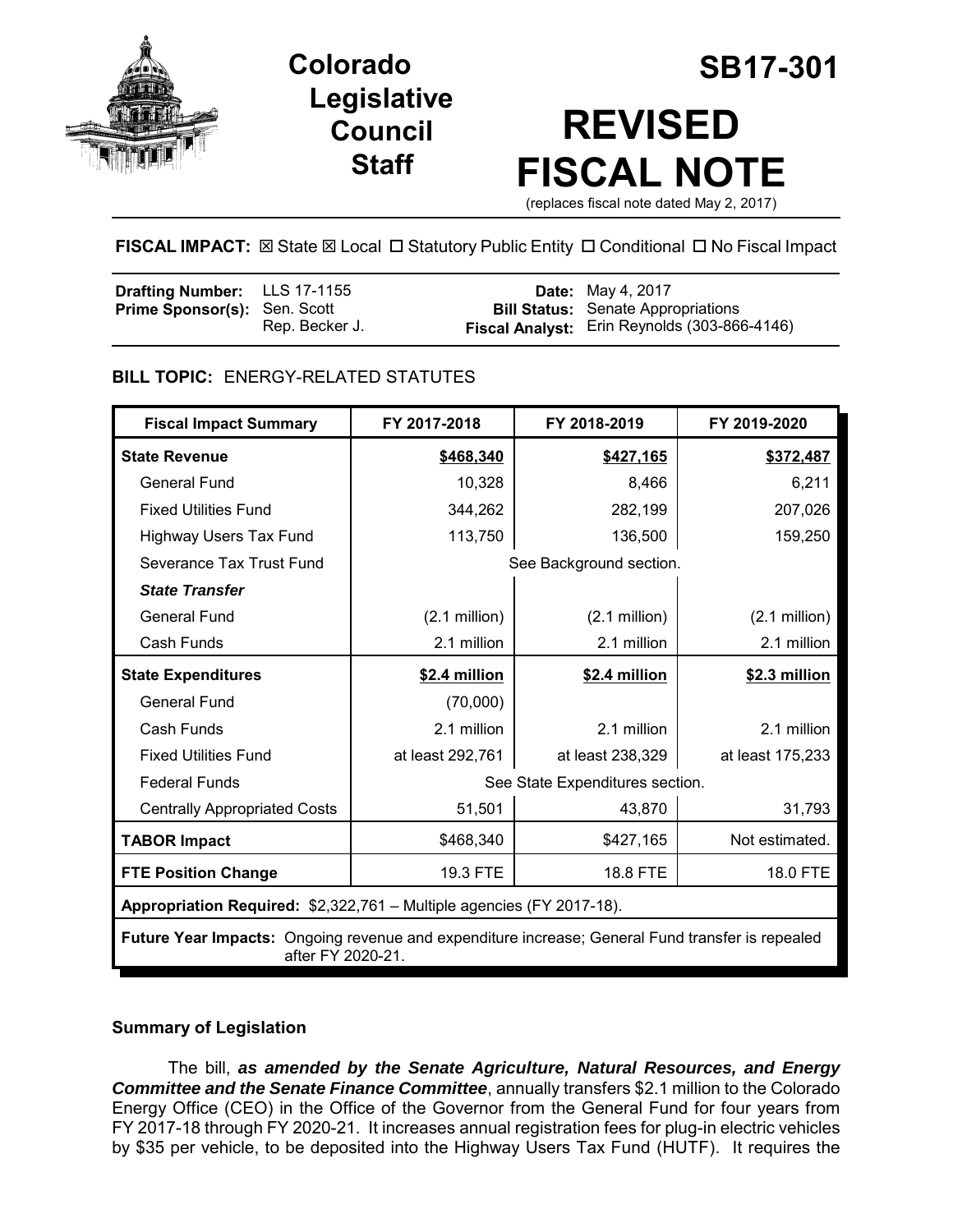Colorado Public Utilities Commission (PUC) to adopt rules related to investor-owned utility interests in Colorado-based natural gas reserves. It requires the CEO and the Department of Natural Resources (DNR) to form a stakeholder group to address funding shortfalls related to abandoned oil and gas wells. It also repeals several defunct energy-related statutes in the CEO. Finally, the bill makes changes to the Property Assessed Clean Energy program.

*General Fund transfer – Colorado Energy Office***.** The bill partially restores funding that repeals in FY 2016-17 to both the Energy Fund and the Innovative Energy Fund.

- *Energy Fund.*The bill removes "Clean and Renewable" from the name of the Energy Fund and restores \$1.1 million of a former \$1.6 million General Fund transfer to the fund, which was repealed as of January 1, 2017. The bill also adds educating the general public on energy issues and opportunities to the list of fund uses.
- *Innovative Energy Fund.* The bill replaces an off-the-top Severance Tax Trust Fund transfer of \$1.5 million, which repeals July 1, 2017, with a \$1.0 million General Fund transfer to the Innovative Energy Fund. The bill also removes the requirement that funds are to be limited to innovative energy efficiency projects and policy development grants and loans.

*Increased registration fees for plug-in electric vehicles – County clerks – Highway Users Tax Fund and Electric Vehicle Grant Fund.* The bill increases the annual registration fee on plug-in electric motor vehicles collected by county clerks from \$50 to \$85. Of this fee, \$65 is transmitted to the HUTF and the remaining \$20 is transmitted to the Electric Vehicle Grant Fund as it is under current law. HUTF revenue generated from registration fees is distributed to the State Highway Fund in the Colorado Department of Transportation (CDOT) (65 percent), counties (26 percent), and municipalities (9 percent) for transportation needs.

*Natural gas reserves – Public Utilities Commission.* The bill directs the PUC to adopt rules related to investor-owned utility plan submittal for the acquisition of natural gas reserves to meet long-term supply needs. The rulemaking must take place in two stages, with the first related to general portfolio scope, regulatory framework, and review process to commence on or before July 1, 2017, and the second related to the framework for project and asset evaluation to take place in conjunction with or immediately following the first stage of rulemaking.

*Stakeholder process on abandoned oil and gas facilities – Colorado Energy Office and the Department of Natural Resources.* The CEO and DNR must convene a stakeholder group for one or more meetings before November 2017 to identify voluntary methods to address funding shortfalls associated with the long-term management of abandoned oil and gas facilities.

*Program repeals and new requirements – Colorado Energy Office.* The bill repeals several statutory programs and requirements in the CEO that were primarily defunct, including:

- two energy-related programs in schools, including the Wind for Schools grant program and the Renewable Energy and Energy Efficiency for Schools loan program;
- the Green Building Incentive pilot program;
- the Colorado Clean Energy Finance Program Act;
- a 2018 emissions study on innovative trucks;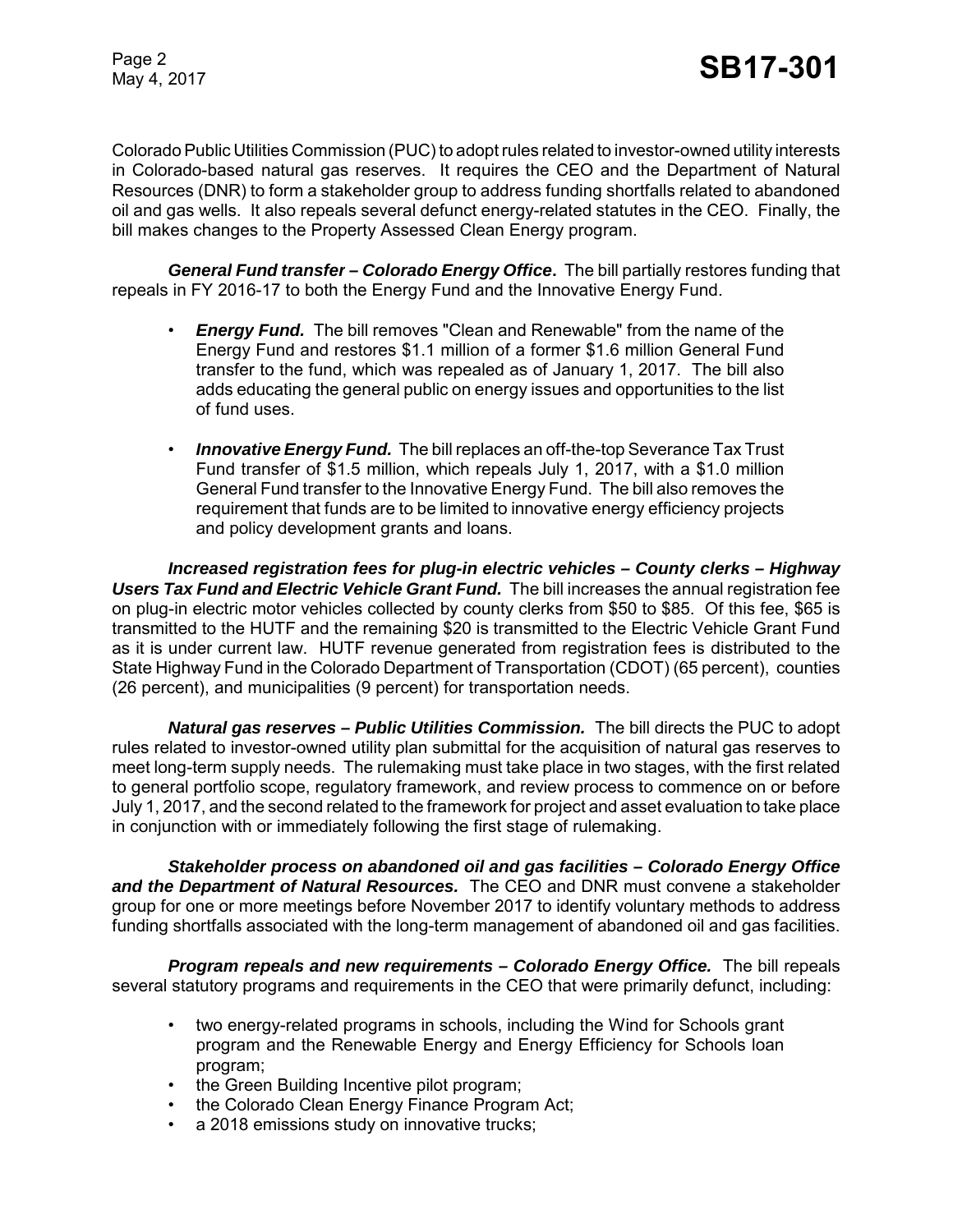- involvement with the Forest Service in Higher Education and the Air Quality Control Commission in the Colorado Department of Public Health and Environment to support the increased use of woody biomass in bio-heating;
- involvement in grants with the Colorado Energy Research Institute for the development of a central resource for building trade professionals;
- responsibility to maintain a list of solar installers, the requirement for a builder to offer that list to customers, and the requirement for the office to offer training on solar installations;
- a required computer system for tracking the movement of gasoline or special fuel in the state; and
- the administration of the Colorado Carbon Fund Special License Plate.

The bill also requires CEO to:

- promote nuclear and hydroelectric power as clean energy sources; and
- include the energy industry and executive departments when developing and encouraging increased utilization of energy curricula.

*Property Assessed Clean Energy program – New Energy Impact District and county treasurers.* Under current law, property owners that participate in the Property Assessed Clean Energy program must inform title insurance companies of the new assessment. The New Energy Impact District, which manages the program must hold a hearing to notify lien holders of the special assessment. The bill exempts property owners from the title commitment and hearing requirements if the owner is not seeking to subordinate the priority of existing liens when using the program. The bill also clarifies that housing authorities can voluntarily utilize the program.

*Distributed resource planning.* The bill requires investor-owned utilities to submit distributed resource plan proposals to the PUC that include distribution grid upgrades and investments and forecast demand and penetration plans. The PUC must review the resource plan proposal. Once approved, utility expenditures for distribution infrastructure are to be considered at the next general rate case.

#### **Background**

*House Bill 12-1315.* In 2012, the Governor's Energy Office was reorganized as the CEO. The mission of the office was modified to encourage all sources of energy development. The bill created both the Clean and Renewable Energy Fund and the Innovative Energy Fund.

*Severance Tax Trust Fund.* Because the Severance Tax Trust Fund transfer repeals under current law and is not reauthorized under this bill, DNR and the Department of Local Affairs will split an additional \$1.5 million from the Severance Tax Trust Fund; however, this is not a direct impact of this bill.

*Background on programs that repeal under SB17-301.* The programs repealed by SB17-301 are primarily defunct, as described below.

• *Wind for School Grant Program***.** This program was created in 2007 and dispersed 12 grants to schools totaling \$60,000 over several years. Previously, the grant program was funded primarily by federal American Recovery and Reinvestment Act money. This stream of federal revenue has ended and the state grant program is currently inactive.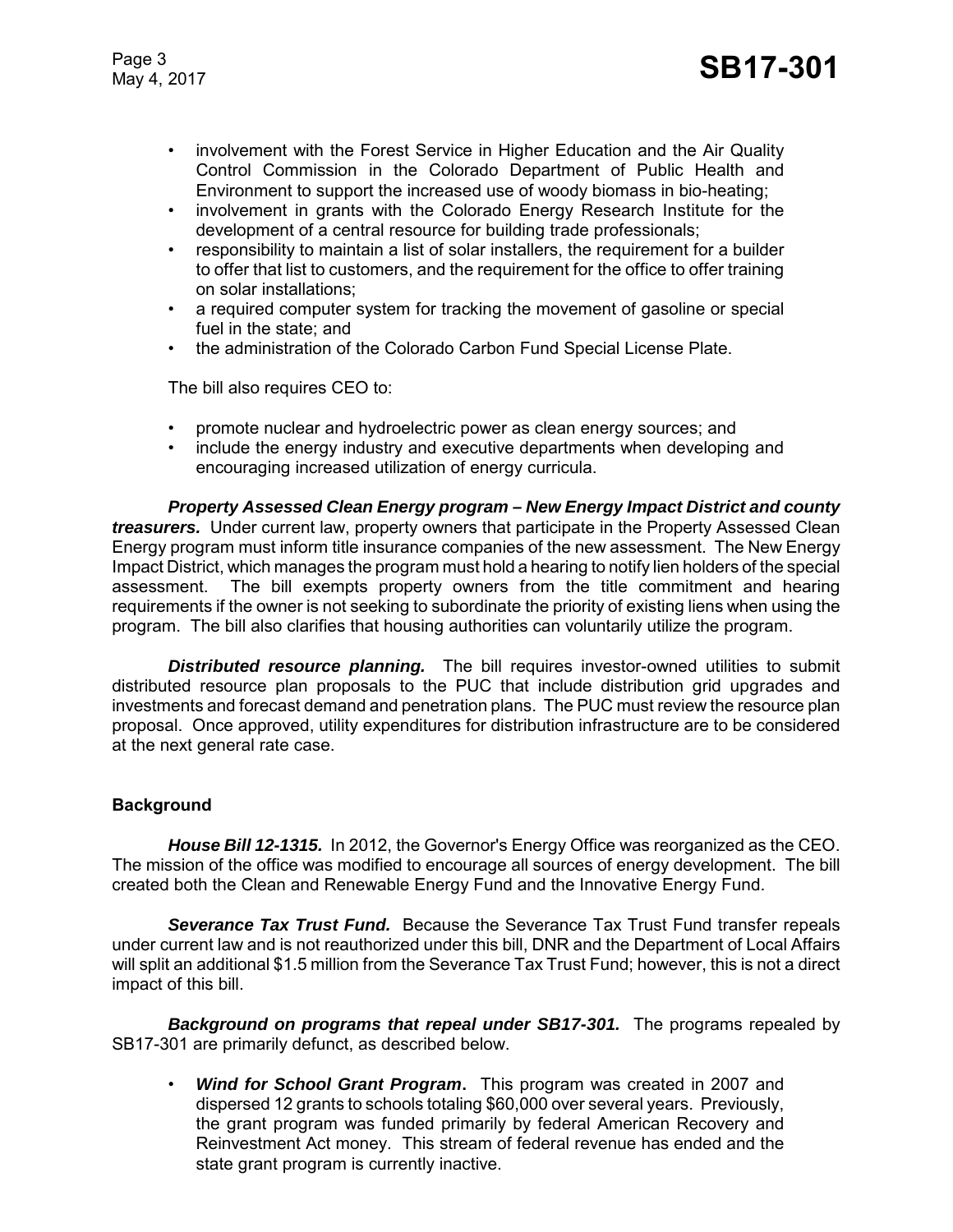- *Renewable Energy and Energy Efficiency for Schools Loan Program.* This program was created in 2009 to provide school districts with loans from the Public School Fund for renewable and efficiency upgrades. No applications have been received since the program's inception.
- *Green Building Incentive Pilot Program.* The federally funded pilot program was completed in 2012.
- *Clean Energy Finance Program.* This inactive program, a partnership between the CEO and the State Treasurer's Office, allowed the investment of state funds in clean energy loans for large-scale commercial, industrial, and institutional installations of solar electric generation facilities. A participating public or private lender was permitted to finance one or more clean energy improvements to commercial, industrial, or government-owned real property, subject to certain conditions.
- *Emissions study for innovative trucks.* HB14-1326 required the CEO to study life-cycle emissions produced by medium and heavy duty trucks in certain categories (4, 4A, 4B, 4C, 7, 7A, and 9) to determine whether these trucks generate life-cycle emissions materially greater than those generated by comparable trucks using traditional fuel in order to inform the innovative truck tax credit.
- *Carbon Fund special license plate.* Issued since 2008, the CEO transferred the sponsorship of this plate to a nonprofit over the course of the last year.

*Public Utilities Commission — Natural gas reserves.* There are currently four investor-owned utilities in Colorado that are considered by the bill, including Xcel Energy, Black Hills Energy, Atmos Energy, and Colorado Natural Gas. Black Hills Energy owns an unregulated subsidiary that is engaged in exploration and production of natural gas. The remaining entities are not currently engaged in the upstream ownership of natural gas reserves, production, or midstream transportation. The PUC has received applications from both Xcel Energy and Black Hills Energy to purchase gas reserves, which were withdrawn and denied, respectively.

*Plug-in electric vehicles.* There are varying data points on plug-in electric vehicles (PEVs). Data provided to the CEO by Polk indicate that 8,885 plug-in electric vehicles have been purchased in Colorado. However, data provided by the Department of Revenue indicate that 5,116 plug-in electric vehicles are currently registered in Colorado. These vehicles are currently charged a \$50 additional registration fee which is transmitted \$30 to the HUTF and \$20 to the Electric Vehicle Grant Fund in the CEO.

*Property Assessed Clean Energy program.* The Property Assessed Clean Energy program allows property owners to finance up to 100 percent of up-front energy efficiency, renewable energy, and water conservation improvements through a special assessment on their property tax bill. The special assessment allows the building improvements to be paid over time even if the property sells. Property owners voluntarily join the special district to gain access to financing and allow the administration of the special assessment. Like property taxes, the special assessment takes priority over other mortgages on the property. County treasurers collect the special assessment on participating properties when property taxes are collected.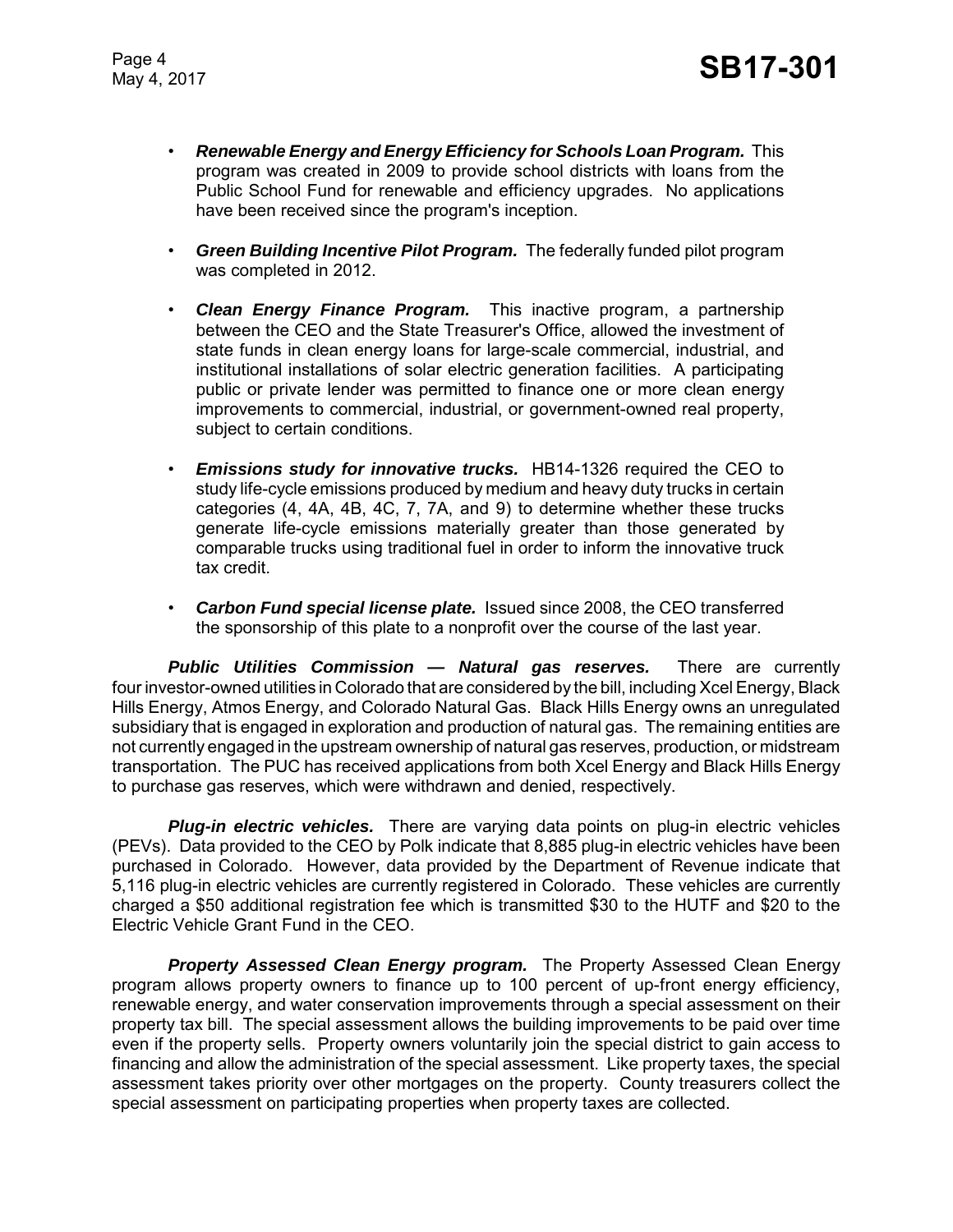#### **State Revenue**

The bill will increase state revenue by *\$468,340 in FY 2017-18, \$427,165 in FY 2018-19, and \$372,487 in FY 2019-20* to the Fixed Utilities Fund, the General Fund, and the HUTF. The bill also creates a four-year state transfer of \$3.1 million from the General Fund to two funds in the CEO. These impacts are described below.

*Fixed Utilities Fund.* The bill is expected to increase state revenue by \$354,590 in FY 2017-18, \$290,665 in FY 2018-19, and \$213,236 in FY 2019-20 to the Fixed Utilities Fund and the General Fund. This amount includes the administrative costs incurred by the PUC as a result of this bill, as discussed in the State Expenditures section, as well as an additional 3 percent statutory credit to the General Fund.

The Fixed Utilities Fund receives fees assessed against regulated electric and natural gas utilities at a rate set annually based on the amount needed to cover applicable PUC and other utility regulation expenditures in the Department of Regulatory Agencies. The rate is applied to each regulated company's gross intrastate utility operating revenues, as calculated by the Department of Revenue. Whenever additional expenses are incurred against these funds, the assessment must be raised to cover these expenses, plus credit 3 percent to the General Fund as required by state law.

*Highway Users Tax Fund.* Beginning in FY 2017-18, the bill will increase state cash fund revenue by an estimated \$113,750 in FY 2017-18, \$136,500 in FY 2018-19, and \$159,250 in FY 2019-20 to the HUTF. The bill increases annual vehicle registration fees for plug-in electric vehicles by \$35 per vehicle, to be deposited into the HUTF. The State Highway Fund in CDOT receives 65 percent of the HUTF revenues generated through vehicle registration fees. Using an estimate based on available data, the fiscal note assumes that 5,000 individuals will pay the registration fee in FY 2017-18, and that the number of electric plug-in vehicles will grow by approximately 1,000 per year.

*Fee impact on plug-in electric vehicle owners.* Colorado law requires legislative service agency review of measures which create or increase any fee collected by a state agency. Table 1 below identifies the fee impact of this bill.

| Table 1. Fee Impact on Plug-in Electric Vehicle Owners Under SB17-301 |                         |                       |                               |               |                                  |                             |
|-----------------------------------------------------------------------|-------------------------|-----------------------|-------------------------------|---------------|----------------------------------|-----------------------------|
| <b>Fiscal Year</b>                                                    | <b>Type of</b><br>Fee   | <b>Current</b><br>Fee | <b>Proposed</b><br><b>Fee</b> | Fee<br>Change | <b>Number</b><br><b>Affected</b> | <b>Total Fee</b><br>Impact* |
| FY 2017-18                                                            | <b>PEV Annual</b>       |                       |                               |               | 5,000                            | \$175,000                   |
| FY 2018-19                                                            | Vehicle<br>Registration | \$50                  | \$85                          | \$35          | 6,000                            | \$210,000                   |
| FY 2019-20                                                            |                         |                       |                               |               | 7,000                            | \$245,000                   |

*\* HUTF revenue generated from registration fees is distributed to the State Highway Fund (65 percent), counties (26 percent), and municipalities (9 percent) for transportation needs.* 

**State transfers.** The bill transfers \$2.1 million from the General Fund from FY 2017-18 through FY 2020-21. This includes \$1.1 million to the Energy Fund, and \$1.0 million to the Innovative Energy Fund.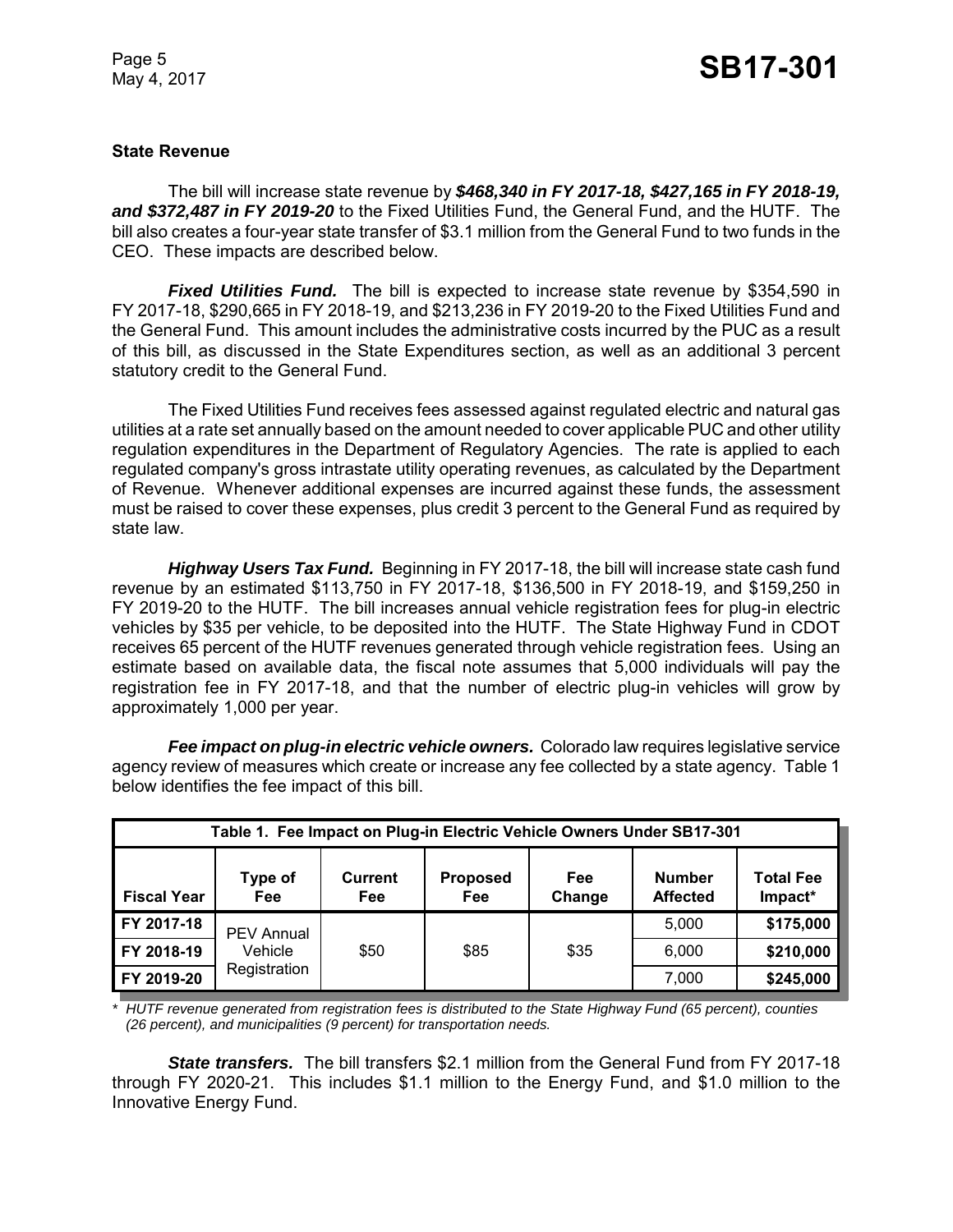### Page 6<br>May 4, 2017 **SB17-301**

#### **TABOR Impact**

This bill increases state revenue from cash fund fees and a related General Fund credit, which will increase the amount of money required to be refunded under TABOR for FY 2017-18 and FY 2018-19. TABOR refunds are paid out of the General Fund. In years when the state collects revenue above the TABOR limit, the increase in General Fund revenue has no net impact on the amount of money available in the General Fund for the budget, as both revenue to the General Fund and the refund obligation increase by equal amounts. However, the increase in cash fund revenue increases the TABOR refund obligation, decreasing the amount of money available in the General Fund for the budget on a dollar-for-dollar basis. In future years when the state does not collect revenue above the TABOR limit, the bill's impact on General Fund revenue will increase money available for the General Fund budget.

#### **State Expenditures**

The bill increases state expenditures by *\$2,374,262 and 19.3 FTE in FY 2017-18, \$2,382,199 and 18.8 FTE in FY 2018-19, and \$2,307,026 and 18.0 FTE in FY 2019-20* from the General Fund and the Fixed Utilities Fund. The bill will also increase workload and potentially expenditures in the Department of Revenue. These impacts are described below.

*Colorado Energy Office — Energy Fund and Innovative Energy Fund.* The bill increases state cash fund expenditures by \$2.1 million and approximately 16.0 FTE in the CEO for four years from FY 2017-18 through FY 2020-21 from the Energy Fund and the Innovative Energy Fund. The bill repeals a statutory requirement that the CEO perform an emissions study on innovative trucks, which will decrease CEO expenditures by \$70,000 in FY 2017-18 only.

The Energy Fund and the Innovative Energy Fund support CEO operational expenses of payroll, leased space, and intergovernmental expenses. These funds also currently support:

- financing programs such as the Property Assessed Clean Energy program and energy performance contracting;
- programming to reduce energy use and savings including in agricultural operations, public buildings, and rural schools;
- technical assistance and trainings, including programs on hydropower development, energy-related building codes, and industrial waste heat to power;
- energy research on technologies, case studies, and demonstration projects on all state energy resources;
- energy emergency planning and liquid fuels management, including propane supply monitoring, coordinating petroleum marketer hours of service exemptions, updating the state energy assurance plan, and natural disaster responses;
- electric vehicle grant funding for public infrastructure; and
- STEM energy education initiatives.

Because the bill extends the funding for CEO at a reduced funding level, approximately 8.0 FTE and some programs are expected to be affected. The precise impacts have not been estimated by this fiscal note.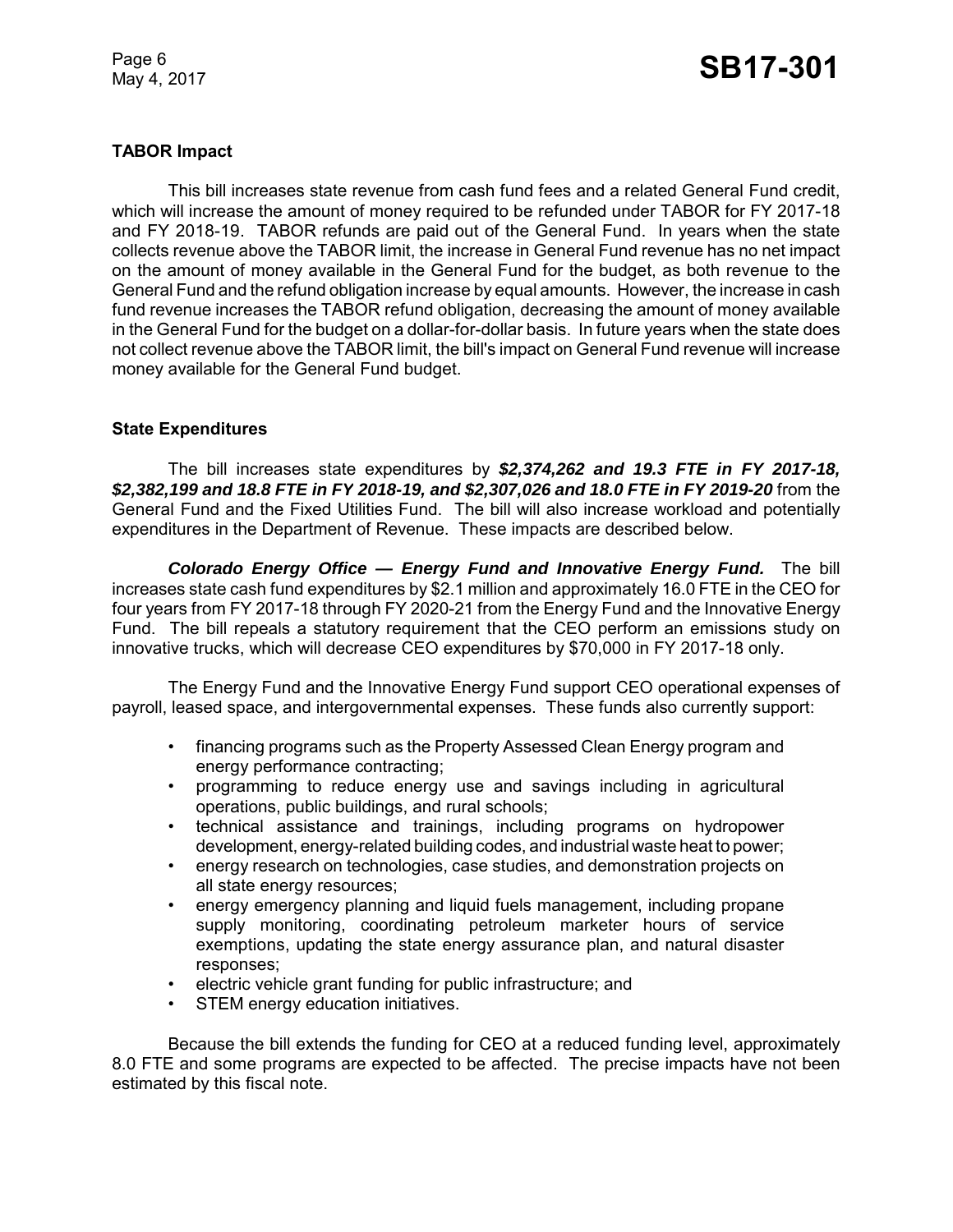*Colorado Energy Office — Federal funds.* The bill affects \$1.7 million of federal funds. In order to receive a \$620,000 U.S. Department of Energy grant for the State Energy Program, the CEO provides a 20 percent match from the Energy Fund and the Innovative Energy Fund. The CEO also administers the \$1.1 million U.S. Department of Agriculture Regional Conservation Partnership Program for the state, which delivers grants directly to grantees. This program requires CEO administration paid for by the Energy Fund and the Innovative Energy Fund. The CEO would be unable to access or pass-through this funding without the bill.

*Public Utilities Commission — Fixed Utilities Fund.* The bill increases state cash fund expenditures for the PUC by \$344,262 and 3.3 FTE in FY 2017-18, \$282,199 and 2.8 FTE in FY 2018-19, and \$207,026 and 2.0 FTE in FY 2019-20. These expenditures are outlined in Table 2 and described in the paragraph below.

| Table 2. Public Utilities Commission Expenditures Under SB17-301* |            |            |            |  |  |
|-------------------------------------------------------------------|------------|------------|------------|--|--|
| <b>Cost Components</b>                                            | FY 2017-18 | FY 2018-19 | FY 2019-20 |  |  |
| <b>Personal Services</b>                                          | \$275,517  | \$235,669  | \$173,333  |  |  |
| FTE.                                                              | 3.3 FTE    | 2.8 FTE    | 2.0 FTE    |  |  |
| Operating Expenses and Capital Outlay Costs                       | 17.244     | 2.660      | 1,900      |  |  |
| Centrally Appropriated Costs**                                    | 51,501     | 43,870     | 31,793     |  |  |
| I TOTAL                                                           | \$344,262  | \$282,199  | \$207,026  |  |  |

*\* Distribution resource plan-related costs have not been estimated.*

*\*\* Centrally appropriated costs are not included in the bill's appropriation.*

*Natural gas reserve interest.* The PUC will hold two rulemaking proceedings over FY 2017-18 and FY 2018-19 regarding investor-owned utility interest in Colorado-based natural gas reserves, which may include ownership of natural gas reserves; natural gas production facilities; and natural gas midstream purification, compression, and transportation facilities. The acquisition of natural gas reserves will include acquisition of minerals and mineral rights, as well as acquisition of plants and equipment, including extraction, purification, measurement, regulations, compression, and transport equipment. As such, the PUC will require 1.0 FTE Physical Science Researcher/Scientist III and 1.0 FTE Professional Engineer II beginning in FY 2017-18 and ongoing. During rulemaking, 1.3 FTE is required in FY 2017-18 and 0.8 FTE in FY 2018-19, which includes increments of a Rate and Financial Analyst, Rules Administrator, Administrative Law Judge, and Court Reporter.

*Distributed resource plans.* The PUC may have additional costs to review distributed resource plan proposals from investor-owned utilities. These costs have not yet been estimated, but are expected to be similar to costs reflected in SB17-145.

*Department of Revenue.* In FY 2017-18, the Department of Revenue will be required to perform computer programming related to the new plug-in electric vehicle registration fee. Any costs related to this process have not yet been estimated; the fiscal note will be updated as necessary.

*Centrally appropriated costs.* Pursuant to a Joint Budget Committee policy, certain costs associated with this bill are addressed through the annual budget process and centrally appropriated in the Long Bill or supplemental appropriations bills, rather than in this bill. The centrally appropriated costs subject to this policy are estimated in the fiscal note for informational purposes and summarized in Table 3.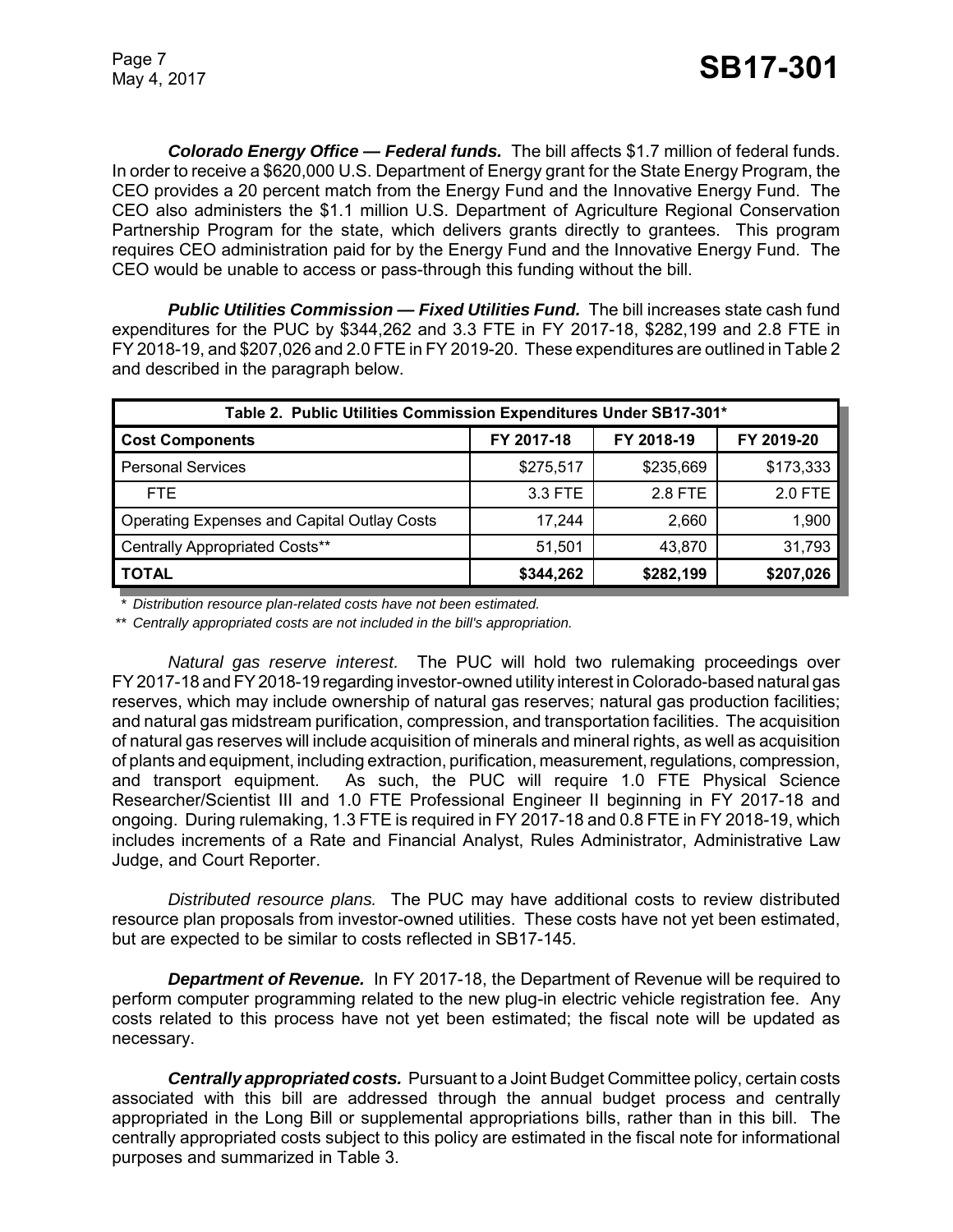| Table 3. Centrally Appropriated Costs for the Public Utilities Commission Under SB17-301 |            |            |            |  |  |
|------------------------------------------------------------------------------------------|------------|------------|------------|--|--|
| <b>Cost Components</b>                                                                   | FY 2017-18 | FY 2018-19 | FY 2019-20 |  |  |
| Employee Insurance                                                                       | \$26,813   | \$22,753   | \$16,261   |  |  |
| Supplemental Employee Retirement Payments                                                | 24,688     | 21,117     | 15,532     |  |  |
| <b>TOTAL</b>                                                                             | \$51,501   | \$43,870   | \$31,793   |  |  |

#### **Local Government Impact**

The bill will impact local governments in several ways, as described below.

**Registration fees — Highway Users Tax Fund.** HUTF revenue generated by annual vehicle registration fees is distributed to counties (26 percent) and municipalities (9 percent) for transportation needs. As such, the bill is expected to increase HUTF revenue to counties by approximately \$45,500 in FY 2017-18, \$54,600 in FY 2018-19, and \$63,700 in FY 2019-20. It is also expected to increase HUTF revenue to municipalities by \$15,750 in FY 2017-18, \$18,900 in FY 2018-19, and \$22,050 in FY 2019-20.

**County clerks.** County clerks offices will be required to adjust the annual vehicle registration fee for plug-in electric vehicles and to provide ongoing training on the vehicles to which the fee applies.

*Local housing authorities.* To the extent that local housing authorities utilize the Property Assessed Clean Energy program, revenue and expenditures to fund energy improvements will increase through a special assessment on property taxes.

#### **School District Impact**

The bill's repeal of the renewable energy loan program for school districts will remove a potential source of capital construction funding for schools; however, no school district has taken advantage of the program to date.

#### **Effective Date**

The bill takes effect upon signature of the Governor, or upon becoming law without his signature.

#### **State Appropriations**

In FY 2017-18, the bill transfers \$2.1 million from the General Fund to the Colorado Energy Office. Of this amount, the bill requires an appropriation of \$1,100,000 to the Energy Fund, and of \$1,000,000 to the Innovative Energy Fund. The fiscal note assumes an allocation of 16.0 FTE is also required.

The bill also requires a reduction in General Fund appropriations of \$70,000 to the Colorado Energy Office.